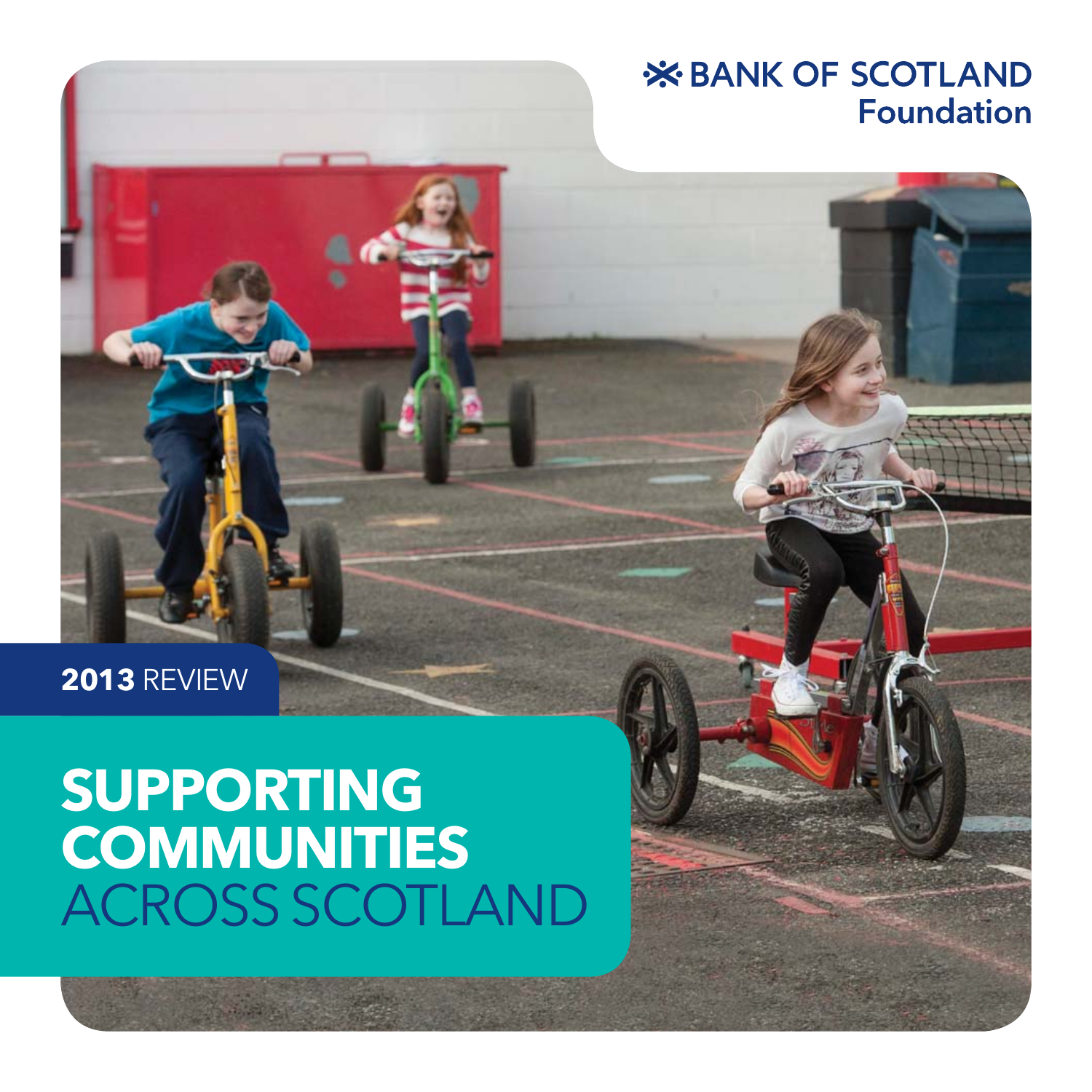### **Contents**

#### **03** Message from the Chair

- **04** Reaching Communities Across Scotland
- **07** Matched Giving Programme
- **08** Small Grants Programme
- **11** Volunteering Grants Programme
- **12** The Future
- **15** Trustees and Staff

### **Cover Case Study**

Reidvale Adventure Play Association Ltd  $(R.A.P.A)$ 

**Reidvale Adventure Play Association Ltd aims to improve the lives of children and young people and their families, including those with additional support needs in a fully integrated, safe, supervised playground environment in their local community.**

The Foundation grant of £5,590 provided disadvantaged young people aged between 8–16 years with dance tuition and sport workshops, giving them new life skills and a stepping stone to potential employment.

These sessions increased confidence and self esteem and empowered more young people to become involved in their local community by providing safe, fun alternatives to being on the streets or engaging in crime, violence and anti-social behaviour.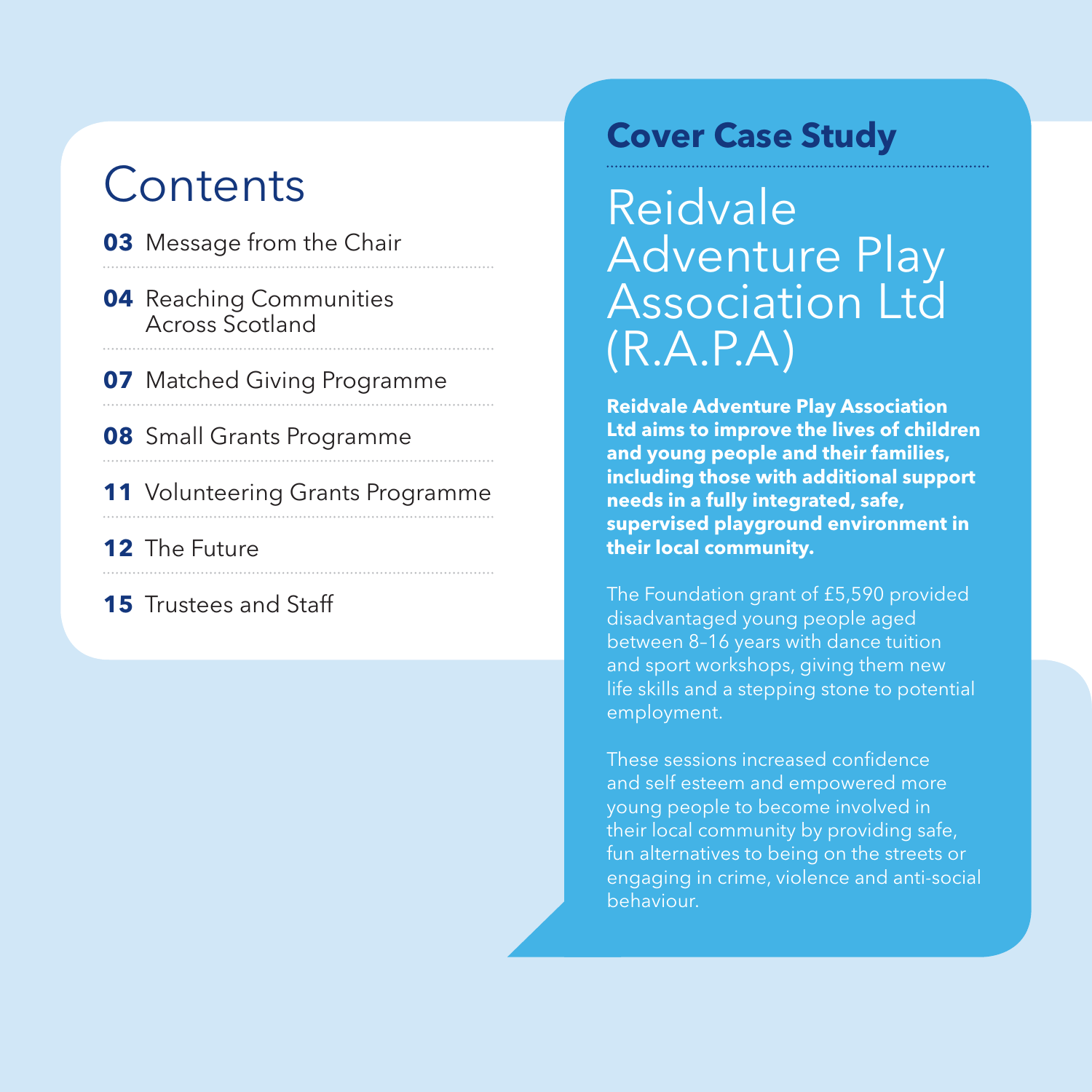### Message from the Chair

It gives me great pleasure to report that 2013 saw continued success across all of the Bank of Scotland Foundation programmes, with charities operating in Scotland making a significant impact on their communities through our funding.

The Matched Giving Programme received over 1,650 applications from Lloyds Banking Group employees and distributed over £675,000 to 368 charities supporting communities working across Scotland. The programme continues to provide funding to a diverse mix of local and national good causes in Scotland through the fundraising and volunteering efforts of Lloyds Banking Group employees.

Our Small Grants Programme continued to support those charities looking to develop and improve their communities or support financial inclusion and financial literacy. Over £550,000 was awarded to 69 charities in the year, providing funding to cover a range of projects from core running costs to capital projects. Our Impact Report once again provides clear evidence that the Small Grants Programme is making a tangible difference to communities across Scotland.

We were delighted to continue with the Volunteering Grants Programme, a joint initiative with Lloyds Banking Group aimed at promoting volunteering

in communities across Scotland. In 2013, ten charities shared over £100,000 for new volunteering opportunities which were shared with Lloyds Banking Group employees, allowing both the funding and manpower to bring the projects to life. The evaluation of our 2012 programme clearly demonstrates that positive change is being made through our grant awards, empowering communities to work together to make a difference.

The impact made by the charities would not be possible without the support of our sole funder, Lloyds Banking Group who donated over £1 million to the Foundation in 2013. The Trustees are delighted that this donation will increase in 2014 to £2 million which will allow for the growth of our current programmes and the launch of new programmes.

We look forward to 2014 and supporting more charities operating in Scotland and helping them to create a better future for the people and communities they serve.

**Kate Guthrie**, Chair, Bank of Scotland Foundation

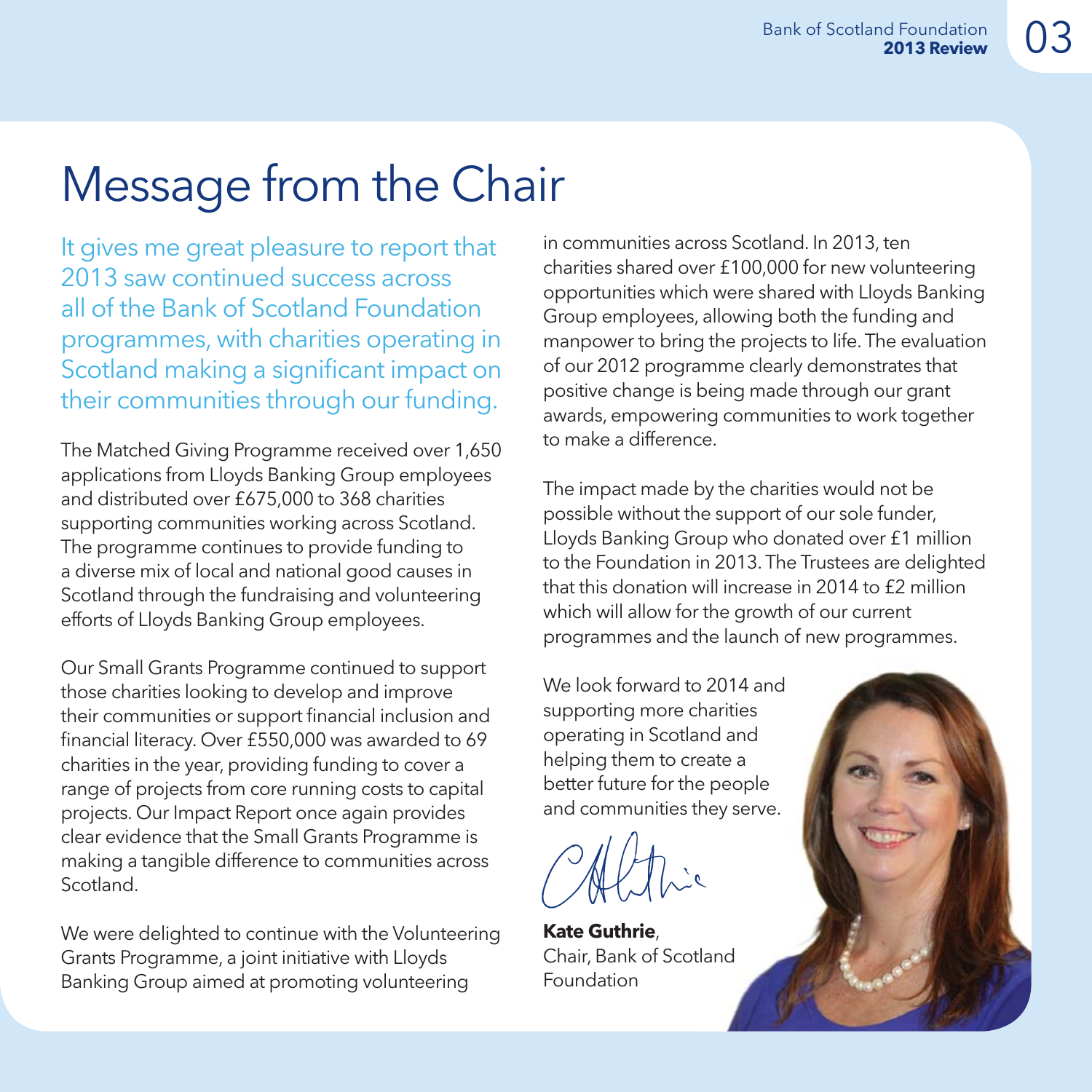### Reaching **Communities** Across Scotland

**The Bank of Scotland Foundation is an independent charity supporting people and their local communities across Scotland. We received a donation of £1m in 2013, increasing to £2m in 2014, from Lloyds Banking Group to fund Grants Programmes and a Matched Giving Programme.**

Over 700 charities across Scotland have received over £4.1m since the Foundation launched in November 2010, including over £1.3m through our programmes in 2013.

### Breakdown of Grants and Matched Giving by Registered Region of Charity

#### **Year ended 31 December 2013**

Highlands and Islands **£48,280** 

North East Scotland **£69,130** 

Mid Scotland and Fife **£66,190** 

**Lothian £582,873** 

Glasgow **£231,361**

West Scotland **£57,658** 

Central Scotland **£59,205** 

South Scotland **£88,014** 

We also provided **£131,631** to charities working across Scotland.

ro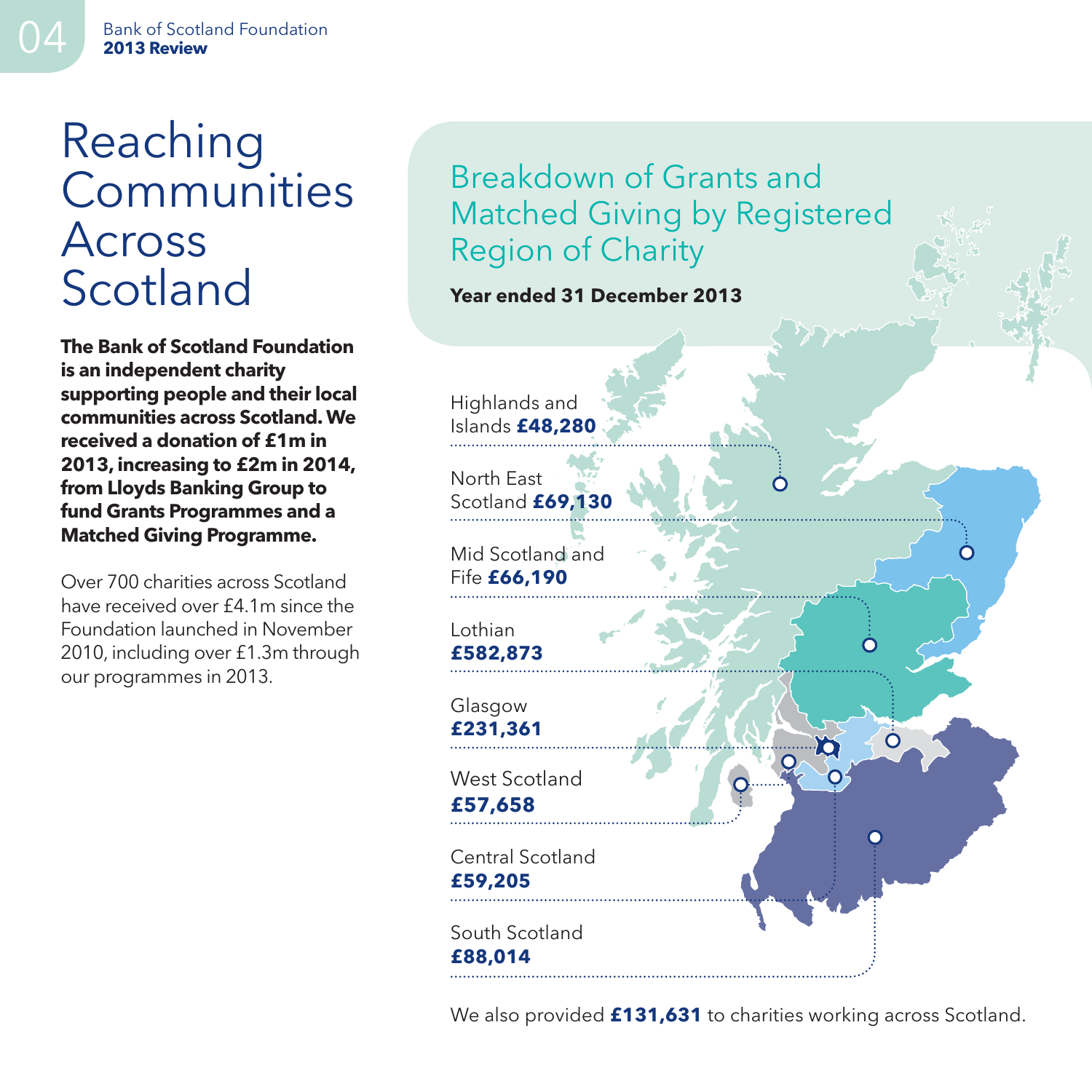Cancer Link Aberdeen and North (CLAN)

**CLAN aims to help and support anyone affected by cancer, whether as a patient, carer, family member or friend. With over 15,000 cancer diagnoses every year in the Grampian area, there is a real need for their services.**

Many of the services offered by CLAN are provided by over 100 support volunteers, creating an invaluable source of care and information. Our grant of £8,189 ensured that their volunteers received training to provide the best quality service that their clients need and deserve during this difficult time.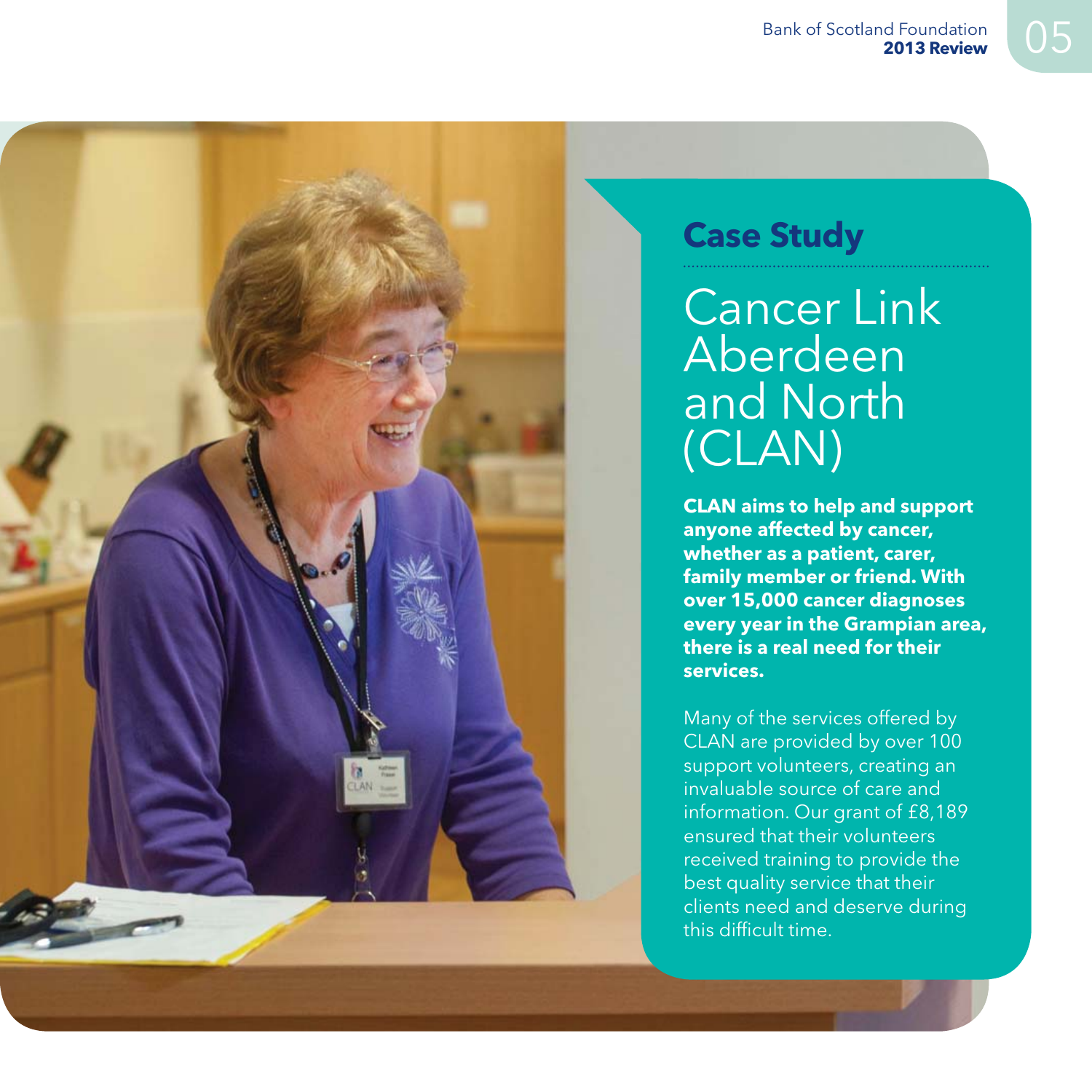### Sick Kids **Friends** Foundation

**The Sick Kids Friends Foundation complements the work of the Royal Hospital for Sick Children in Edinburgh and the 100,000 patients that require their services each year.**

The Bank of Scotland Foundation grant of £10,000 supported the salary costs of an assistant psychologist in the Guided Self Help service. This much needed service provides support to patients and their families and empowers them to help themselves through very difficult times.

Throughout the year Lloyds Banking Group employees also

raised £17,000 for The Sick Kids Friends Foundation through their fundraising efforts, including Matched Giving from the Foundation of over £7,000.

Matched Giving funding is unrestricted, allowing charities to use it where it is needed most. The Sick Kids Friends Foundation used their Matched Giving to help support a number of projects, including welcome presents for the children, parents' accommodation and safe internet access to allow children to communicate with friends and family during their stay in hospital.

In using our funding in this way these important services helped to make the stay at hospital a little less stressful for children, young people, parents and wider families.

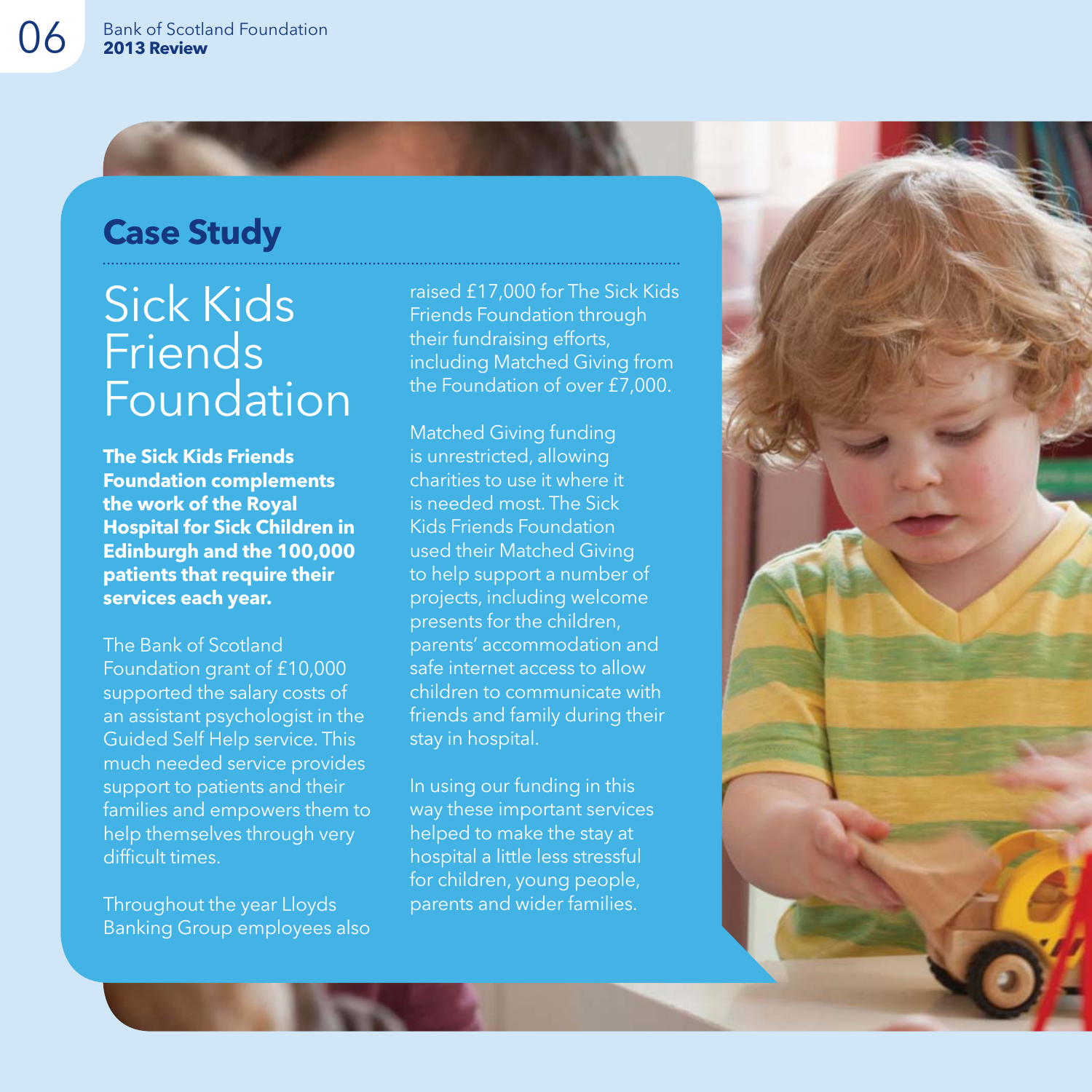## Matched Giving Programme

#### Supporting Community **Engagement**

**The Bank of Scotland Foundation Matched Giving Programme encourages Lloyds Banking Group employees across Scotland to become active in their community by providing Matched Giving of up to £1,000 per employee per year.**

In 2013, there were over 1,850 claims from employees and over 350 charities shared £675,546, an increase of 48% on 2012. The Foundation continues to support a diverse mix of charities with employees applying for Matched Giving towards small local charities or for some of Scotland's larger national charities.

#### Volunteering

- 198 claims
- 16,125 hours volunteered
- £86,932 given to charities

#### Fundraising

- 1,665 claims
- £588,614 given to charities

### Top Ten Charities

- Alzheimer Scotland
- Macmillan Cancer Support
- Maggies
- Marie Curie Cancer Care
- Cancer Research
- CHAS
- St Columba's Hospice
- Prostate Cancer UK
- Sick Kids Friends Foundation
- Aberlour Childcare Trust

### Bank of Scotland Foundation Support for Alzheimer Scotland

**In 2013, Lloyds Banking Group started a new two year partnership with Alzheimer's Society and Alzheimer Scotland as their Charity of the Year which has been supported by the Bank of Scotland Foundation through the Matched Giving Programme.**

Throughout the year, Lloyds Banking Group employees claimed £220,287 of Matched Giving from the Foundation which contributed to the partnership total for 2013 of over £2.4 million.

Our Matched Giving has gone towards the Live Well campaign in Scotland, which is working to improve the quality of life of people living with dementia, allowing them to live better for longer. Through the partnership with Lloyds Banking Group, Alzheimer Scotland has recruited a Live Well Officer to develop new resources and create a model of best practice to support carers.

The result of this work has been the delivery of specialist carer sessions and the creation of new innovative activities for people living with dementia across Scotland, and we look forward to supporting their work in 2014.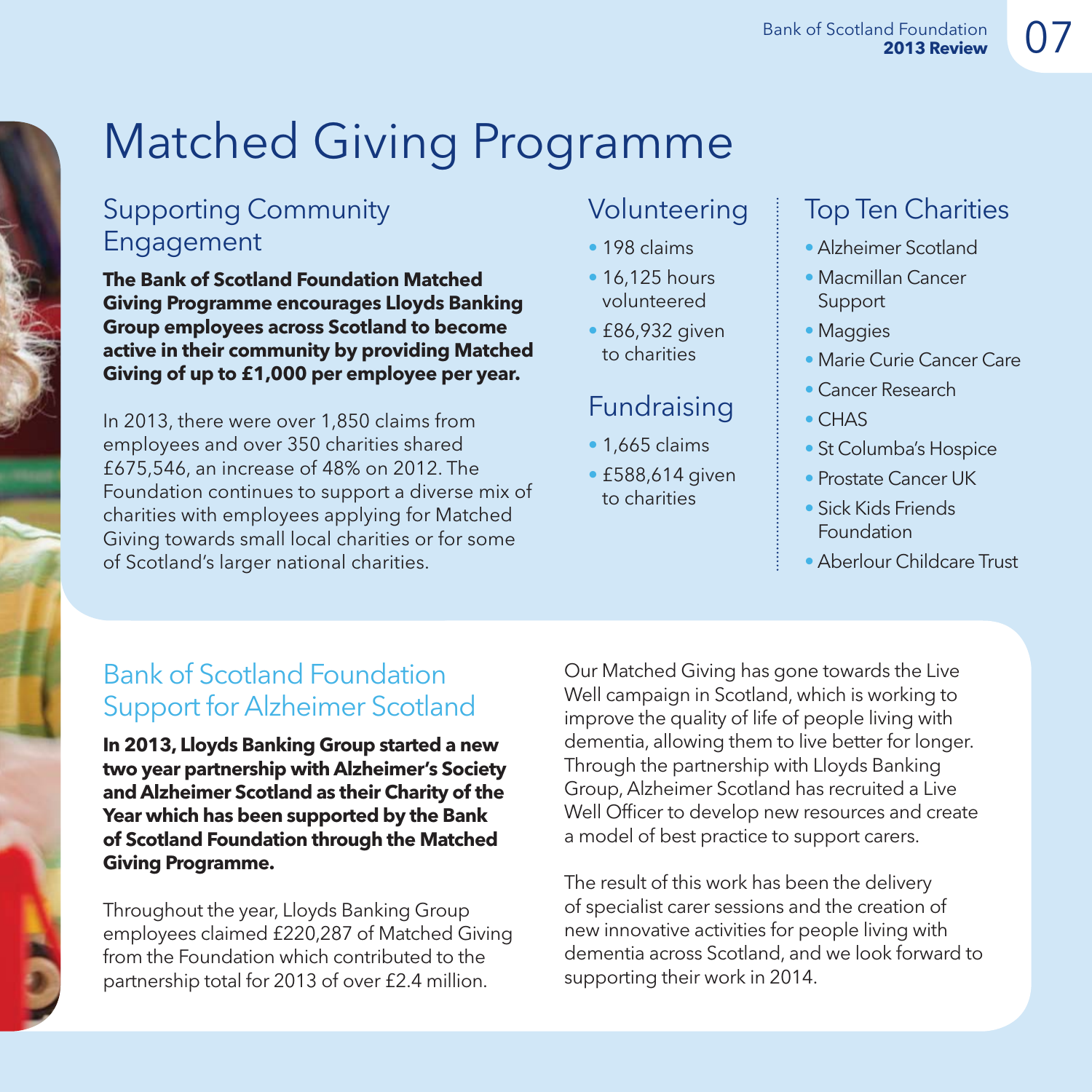## Small Grants Programme

### Supporting Charities

The Bank of Scotland Foundation Small Grants Programme provides support to charities that are looking to develop and improve their communities or increase financial literacy and financial inclusion. The programme is open to all charities based in Scotland to ensure our funding reaches those who need it the most.

### Essential Funding

In 2013, £557,714 was invested in 69 charities through the Small Grants Programme. Charities applying to the Foundation are encouraged to seek funding for the areas which they feel will make the greatest impact. In the current climate, a number of charities are requiring support towards core costs and with an average grant size of £8,082 our funding is essential to maintain these much needed services.

### Helping Communities

Our funding is helping to improve the quality of life for people who are facing challenging circumstances by addressing areas such as ethnicity, disability and financial education. This support to communities who need it the most is making a real, tangible difference to thousands of people across Scotland allowing them to make a positive change to their lives.

### Evaluating Success

It is vital that funding from the Foundation is being used by charities to meet the needs of the communities in which they operate. Our Impact Report continues to demonstrate the success of the Small Grants Programme. In 2011 and 2012, funding through our Small Grants Programme was able to reach over 80,000 people in Scotland, allowing the charities we support to address the needs of the people they serve.

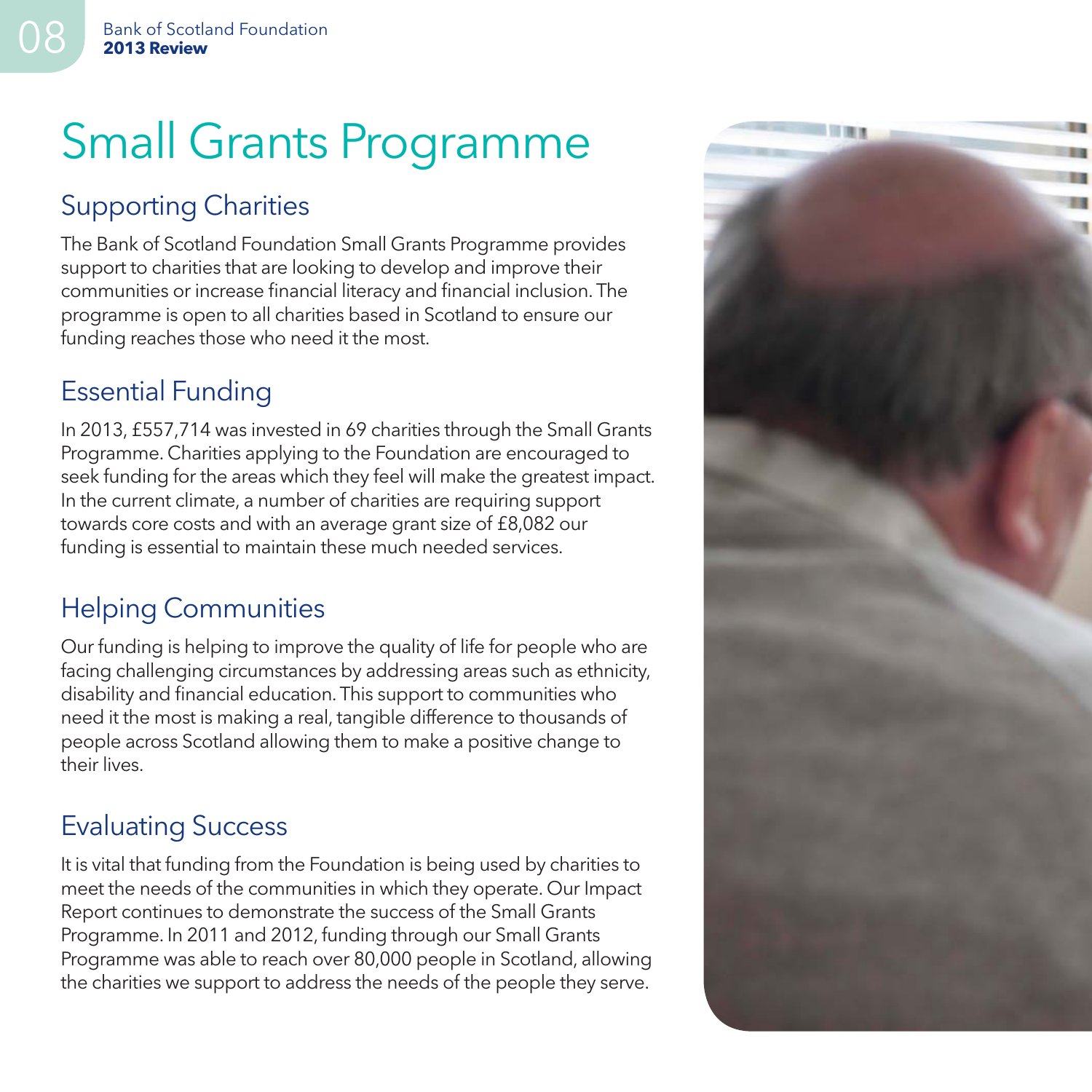

### Falkirk & **District** Association for Mental Health

**The Falkirk & District Association for Mental Health aims to empower, educate and enable adults with mental health problems to lead a fulfi lling and participative life.**

The services provided include counselling, drop-in and befriending services to help overcome social isolation, poor mental health, abuse or bereavement. Our grant of £5,000 will help 1,000 adults access the service for the first time and be directed to the services that meet their needs.

Providing support towards the core running costs allowed Falkirk & District Association for Mental Health to reach 2,000 adults and promote their services across the region.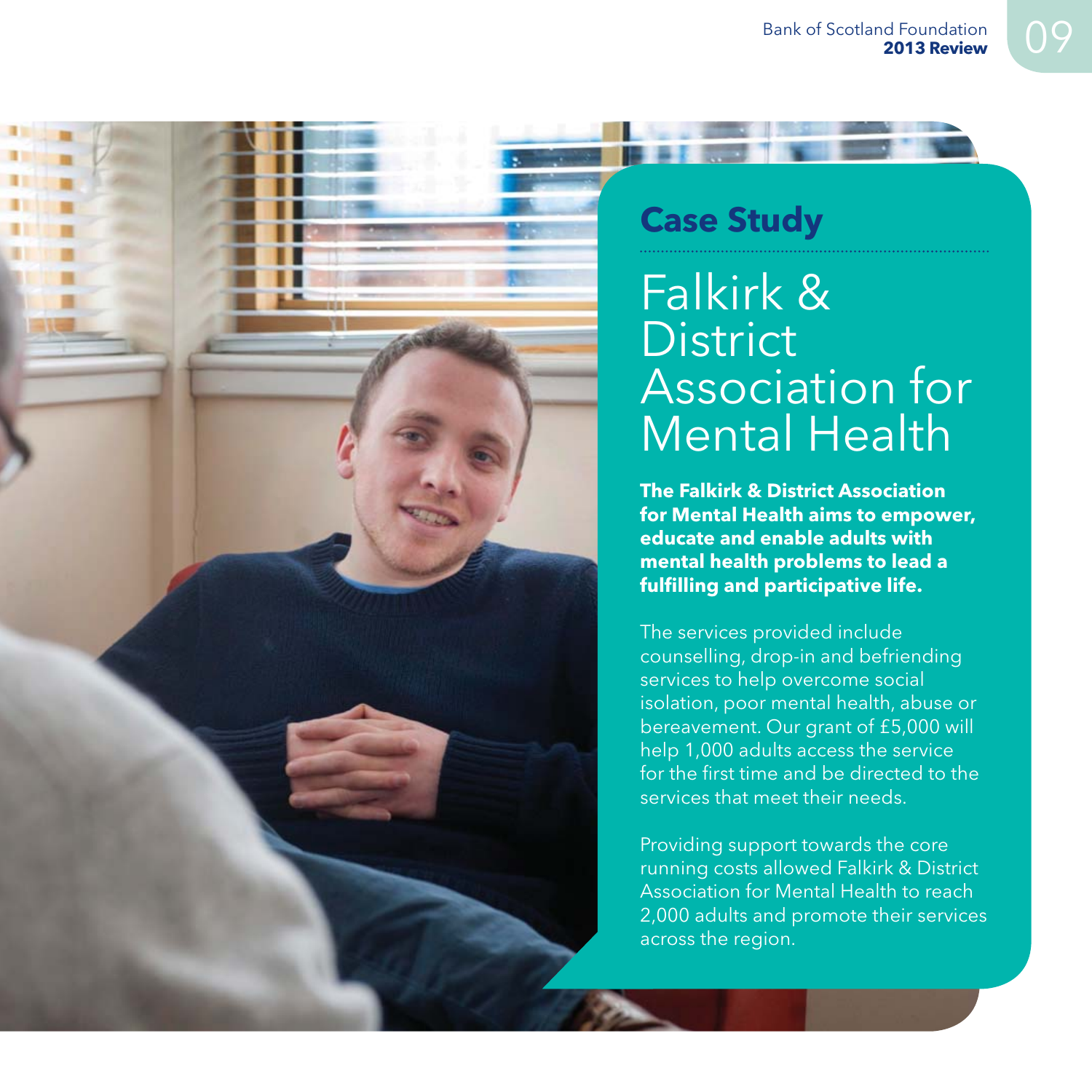### Wiston Lodge

**Wiston Lodge is there to provide a unique rural setting where people can feel safe and be supported to develop the skills they need to**  fulfil their potential, free from the distractions of **everyday life.**

Through the Volunteering Grants Programme, Wiston Lodge received £12,850 towards salary costs for an Outreach and Volunteer Development worker to actively engage the surrounding deprived and isolated local communities.

Our grant allowed the recruitment of almost 100 volunteers, including those from disadvantaged backgrounds, to provide support to the 4,000 people who use the facilities throughout the year. Through the recruitment of these volunteers there has been a tangible increase in the engagement of the local community, allowing more opportunities for people to reach their potential.

As part of the Volunteering Grants Programme initiative, the volunteering opportunities were shared with Lloyds Banking Group employees across Scotland to help ensure the services could be delivered.

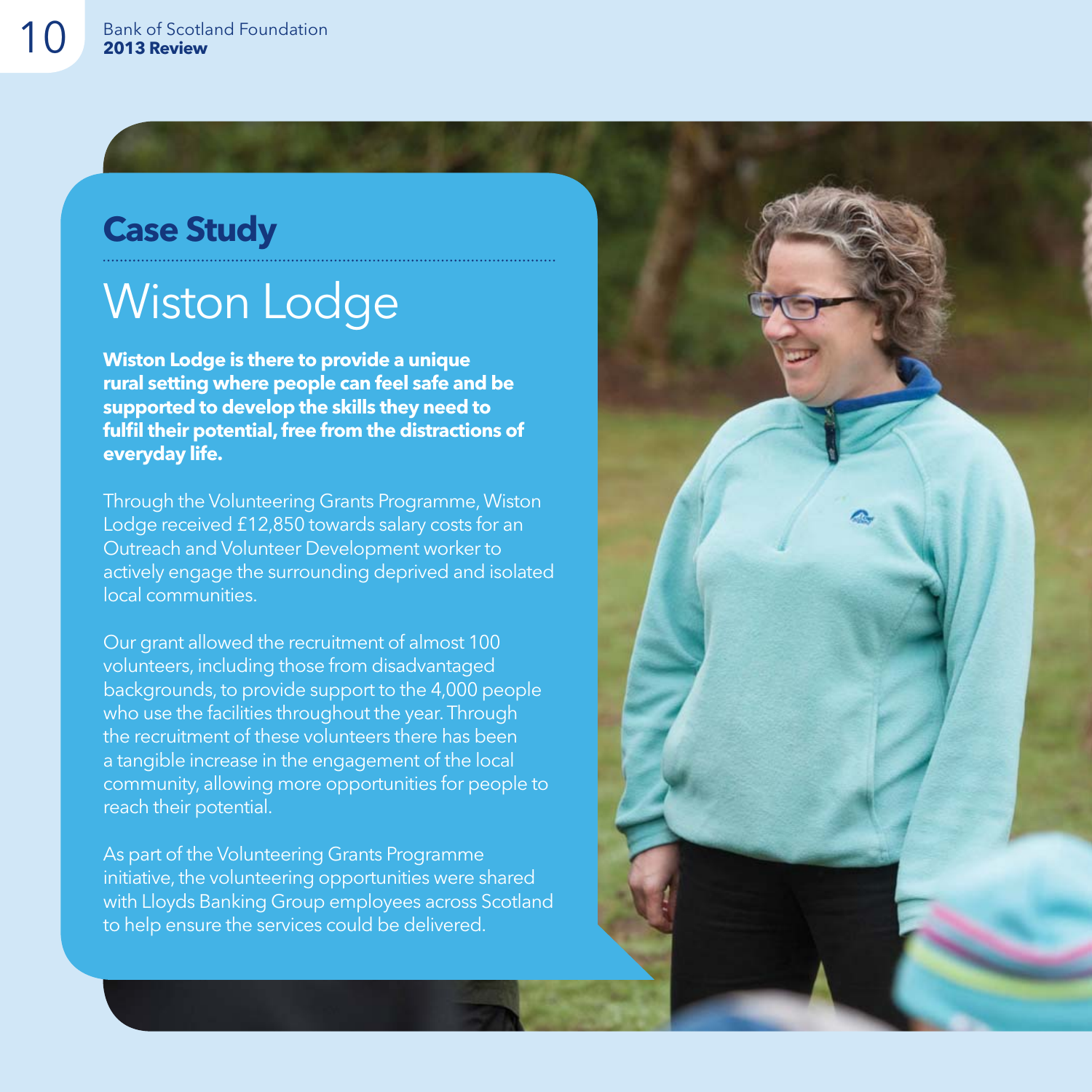

### Volunteering Grants Programme

### Innovative Funding

Following the success of the Volunteering Grants Programme in 2012, the Foundation was delighted to continue the programme in 2013 in partnership with Lloyds Banking Group, with the aim of boosting colleague volunteering.

The Foundation provided funding to charities, to support projects delivered through new volunteering opportunities and the Group, then ensured the successful charities were given access to a network of employee volunteers to deliver the projects.

### Inspiring Communities

In 2013, over £100,000 was distributed to ten charities that will make a real difference to the lives of people and communities through the Volunteering Grants Programme. The projects supported by the successful charities were then made available to employees of Lloyds Banking Group to provide the manpower to bring them to life.

A range of charities were supported in 2013, addressing disadvantage and exclusion across many communities in Scotland.

### Working Together

The Volunteering Grants Programme once again showed the value of working with Lloyds Banking Group to provide an innovative offering to charities in Scotland. The Trustees have agreed to run a further joint initiative programme in 2014 focusing on projects that address financial literacy and financial inclusion through volunteering.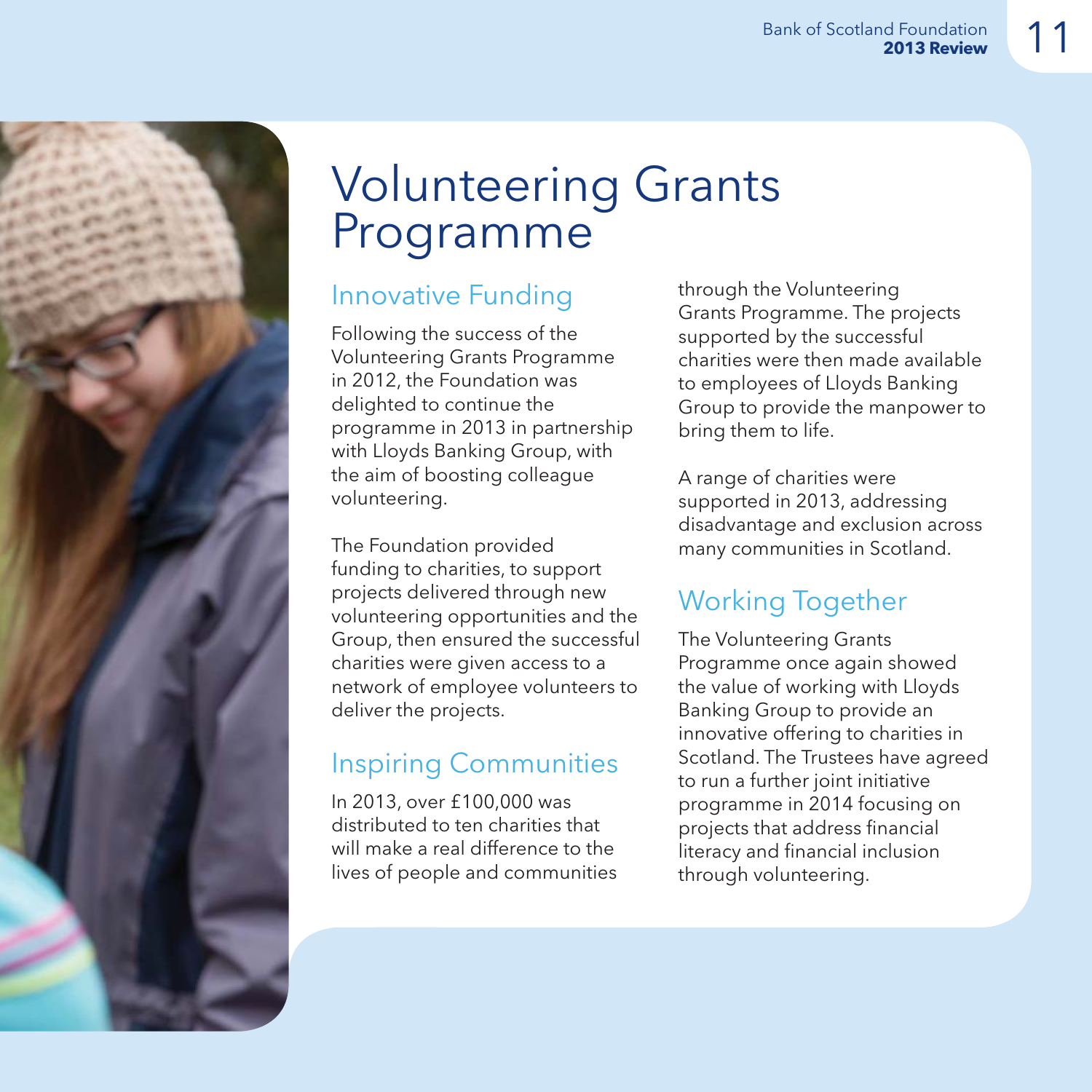### The Future

### Increased Funding

Our work in Scotland would not be possible without the support of our sole funder, Lloyds Banking Group. We are delighted that the Group has increased its annual donation to £2 million per annum from 2014, increasing the funding available to charities in Scotland.

#### New Programmes

The increase in our funding will allow the enhancement of our existing programmes and addition of new programmes aimed at meeting the needs of charities across Scotland. The Medium Grants Programme that launched in January 2014 and a Large Grants Programme opening in late 2014 will provide a range of options to meet the needs of charities. These exciting new programmes will complement our current funding opportunities, allowing the Foundation to make an increased contribution to communities in Scotland.

### Simple Application Process

Following a full review of the feedback received from charities and the increase in funding, we are excited to be moving to an online application process in 2014. This new software will allow the Foundation to actively engage with those who apply for funding and make the process easier and more effi cient for charities.

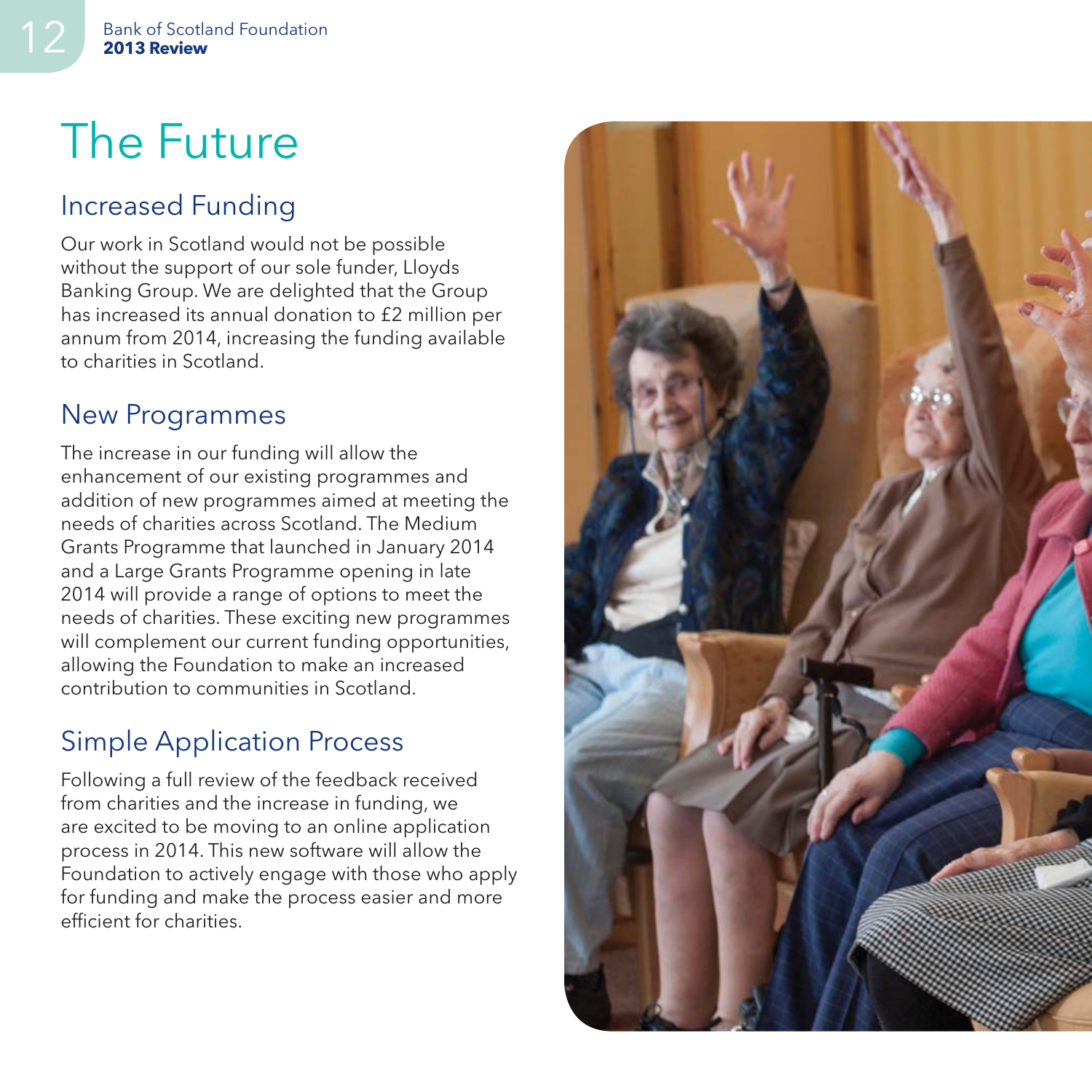

### Bield Housing & Care

**For over 40 years Bield Housing & Care have been providing quality housing and services for older people in Scotland. They ensure people within their care have freedom of choice and independence and are able to realise their potential as respected members of society.**

Our grant of £6,749 provided a fortnightly evening care service and regular outings for older people living with dementia who attend the Oakbank Park Day Care Centre. By providing over 25 older people with outings and regular activities, our funding also provided their carers with additional respite and allows family members and friends to share quality time together with their loved ones.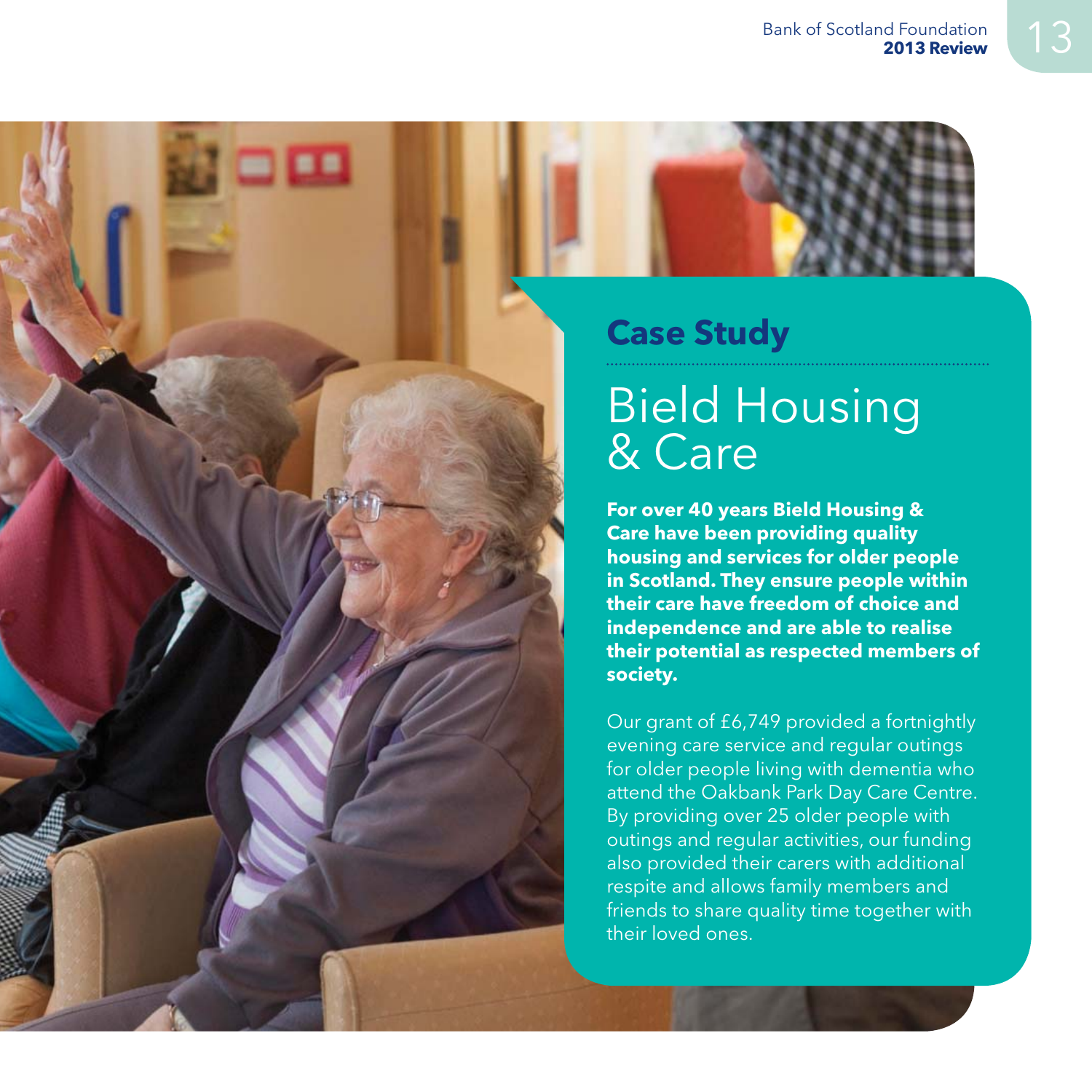### Afasic Scotland

**An average of two to three children in every classroom in Scotland has diffi culties with speech, language or communication.**

Afasic Scotland works with parents, professionals, local authorities and agencies across Scotland, promoting the rights, needs and aspirations of children, young people and those of their parents and carers, all whom have experience of the daily challenges that speech and language difficulties bring.

Our grant of £12,000 towards core running costs enabled Afasic Scotland to reach out to over 500 families in Scotland, providing direct support to the hundreds of requests they receive each year, and helping to significantly reduce the impact of speech impairment in children across the country.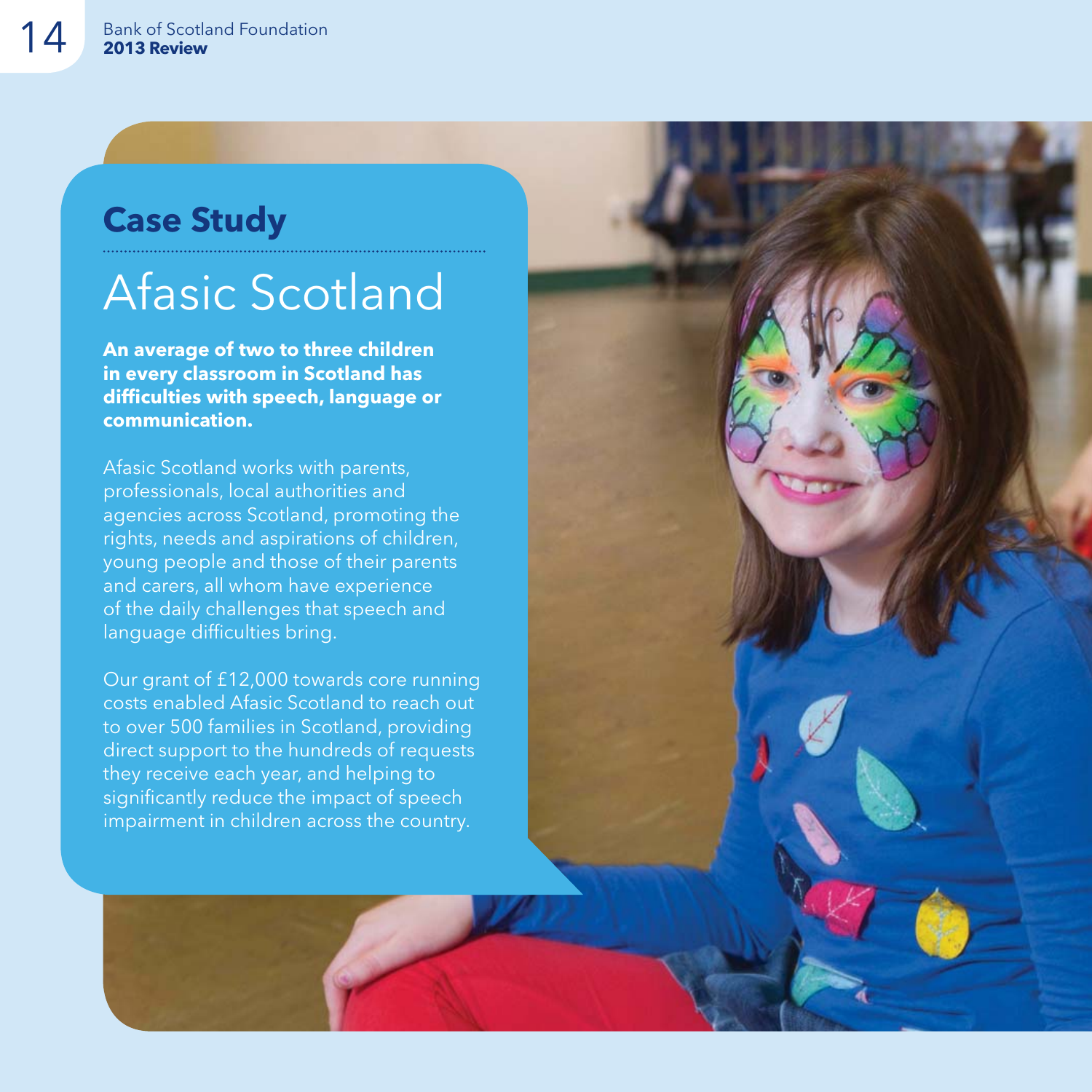

### **Trustees**

**Kate Guthrie** HR Director, Culture, Capability and Engagement, Lloyds Banking Group

#### **Jim Coyle**

Director of Scottish Affairs. Lloyds Banking Group

#### **Sarah Deas**

Chief Executive, Co-operative Development Scotland

#### **Alasdair Gardner**

Regional Managing Director Scotland, SME Banking and Mid Markets, Lloyds Banking Group

**Paul Grice** Clerk & Chief Executive of Scottish Parliament

#### **Peter Navin**

Managing Director Branch & Business Banking, TSB

### **Staff**

**Scott James** Head

**Lorraine O'Neill** Finance and Grants Manager

**Denise Paton** Matched Giving Programme Manager